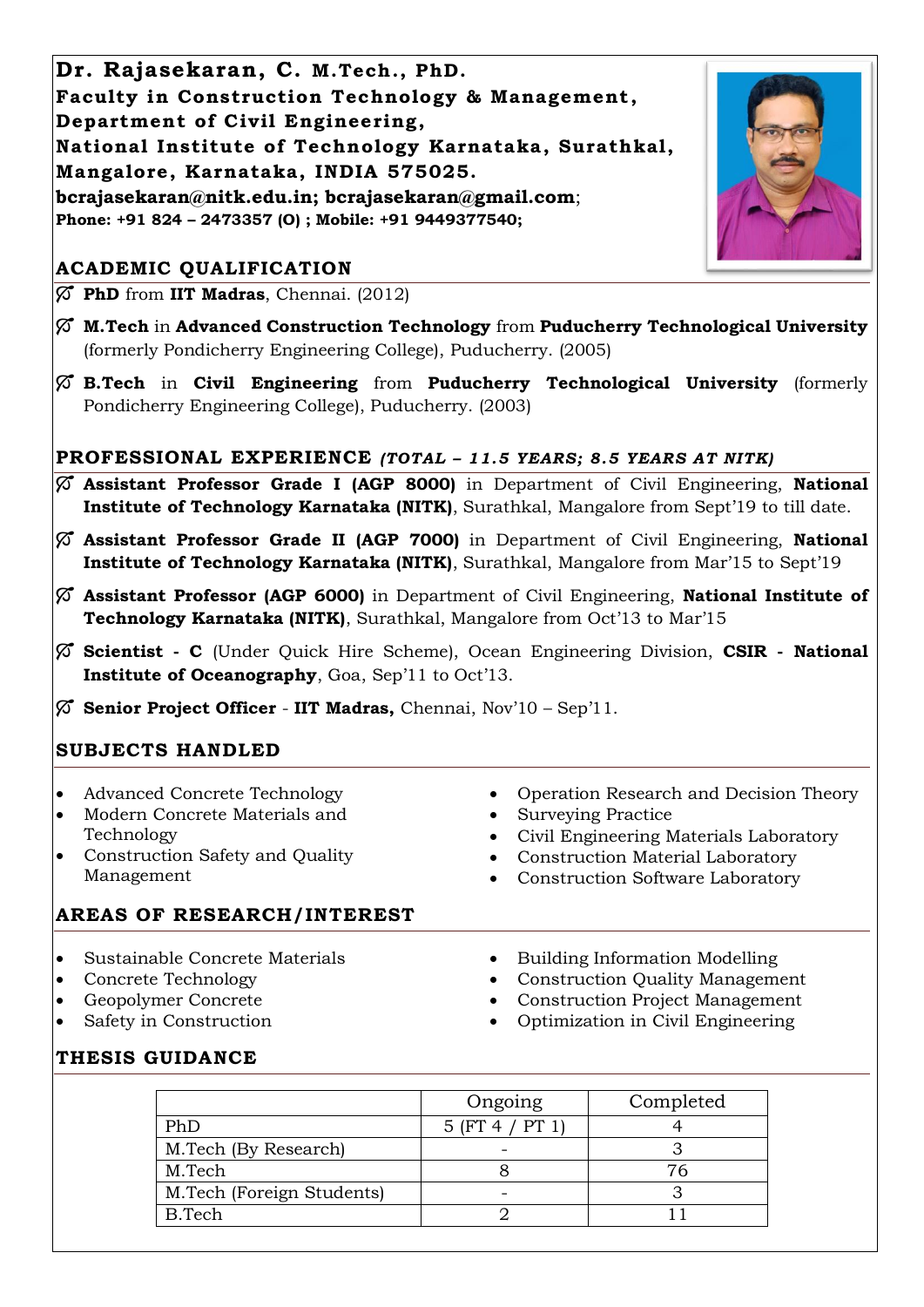| <b>PUBLICATIONS</b>                                                       |                |                                                              |  |
|---------------------------------------------------------------------------|----------------|--------------------------------------------------------------|--|
| Referred Journals                                                         |                | : <b>31</b> (WoS & Scopus Indexed $-17$ )                    |  |
| Book Chapters & Conf. Proc.                                               |                | $: 21$ (Scopus Indexed)                                      |  |
| International Conferences                                                 |                | :71                                                          |  |
| National Conferences/Symposiums                                           |                | : 12                                                         |  |
| <b>NO. OF CITATIONS</b>                                                   |                |                                                              |  |
|                                                                           | Web of Science | : 203                                                        |  |
| Scopus                                                                    |                | : 251                                                        |  |
|                                                                           | Google Scholar | : 409                                                        |  |
| <b>ABROAD VISIT</b>                                                       |                |                                                              |  |
| $\bullet$                                                                 |                | Chinese Academy of Sciences, Beijing, China, September 2009. |  |
| Kumamoto University. Kumamoto, Japan, March 2016.<br>$\bullet$            |                |                                                              |  |
| Trinity College Dublin, Dublin, Ireland, September 2016.<br>$\bullet$     |                |                                                              |  |
| Universiti Putra Malaysia, Kualalumpur, Malaysia, July 2017.<br>$\bullet$ |                |                                                              |  |

• University of Malaya, Kualalumpur, Malaysia, August 2018.

# **PROFESSIONAL MEMBERSHIP**

• Life Member – Indian Concrete Institute

### **SCHOLASTIC ACHIEVEMENTS**

- **Best paper Award -** *International Conference on Sustainable Construction and Building Materials*, June 2018, Mangaluru.
- **ACCE-NIRMANA NIRVAHANE PURASKARA 2017,** for the best M.Tech Thesis by *B Kaushik* under my supervision.
- **Best Paper – Runner up -** The PMI India Research and Academic Conference, IIT Delhi 2017.
- **Golden Paper Award (Best of Best paper)** in 3i Conference 2016, Pondicherry University.
- **ACCE-NIRMANA NIRVAHANE PURASKARA 2015,** for the best M.Tech Thesis by *Suman Saha* under my supervision.
- Qualified in GATE 2004 and secured a score of 95.41 percentile and **AIR 401**.
- Khirode Bose Award-2003 for **Best Outgoing Student** of Pondicherry Engineering College.
- **Government of Pondicherry Award** for University Rank holder 2003.
- Mrs. Lakshmi Kuppuswamy Memorial Award **for good academic record** 2001 2003.
- **First Rank Holder** in the Civil Engg. Department, PEC for the years 2001- 2003.

#### **ACADEMIC RESPONSIBILITIES**

- **Co-Coordinator**, L&T Sponsored M.Tech (CTM) Programme under BIS Scheme from June 2015.
- **Secretary – DRPC -** Dept. of Civil Engineering, NITK from July 2018 July 2021.
- **Faculty Advisor,** M.Tech (Construction Tech. & Management) : Batch ( 2019 -2021)
- **Faculty in-charge – Library Affairs -** Dept. of Civil Engineering, NITK from 2018-19.
- **Faculty in-charge**  Alumni Relations for M.Tech (CTM)¸ Dept. of Civil Engineering, NITK.
- **Hostel Warden** III Block Boys Hostel, NITK from July 2014 June 2018.
- **Faculty Advisor,** B.Tech (2014 2018) : Civil Engineering
- **Reviewer** Indian Concrete Journal, Structural Engineering and Mechanics: *An International Journal,* SN Applied Sciences – Springer International and Marine Geodesy, SERC – Journal of Structural Engineering, Frontiers in Sustainability, Indian Journal of Science & Technology.
- **Reviewer**  National Conference on Recent Advances in Structural Engineering NCRASE 2020, NIT Jamshedpur, First International Conference on Sustainable Infrastructure with Smart Technology for Energy and Environmental Management, Bannari Amman Institute of Technology, Erode, International Conference on Sustainable Construction and Building Materials 2018, 4th International Conference on Ocean Engineering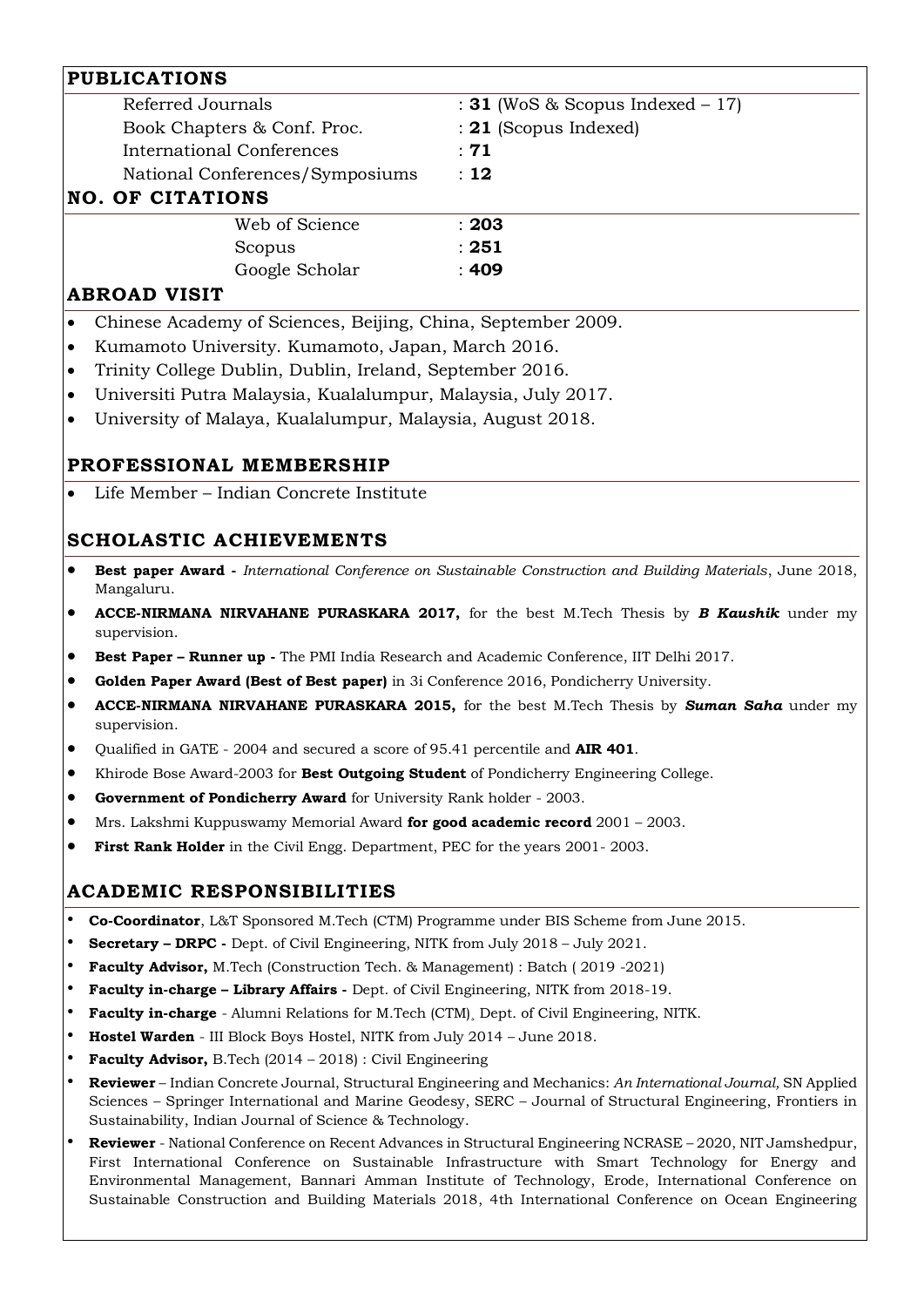(ICOE) 2018, IIT Madras.

- **Faculty in-charge - Timetable & Exams** in the Dept. of Civil Engineering, NITK. (2013 2017)
- **Coordinator**, Continuing Education Program on "R.C.C. Detailing, Mix Design and Quality Control" for P.W.D. Engineers, Government of Karnataka, November 2014.
- **Co-Convener**, Seating Arrangement Committee, NITK-Convocation 2015, 2016, 2017, 2018 & 2019.
- Chaired a Technical sessions in second International Conference on Materials, Mechanics & Structures (ICMMS2022), NIT Calicut 2022 and **ICSCBM 2018,** Mangalore **and SEC 2016**, CSIR – SERC.
- Co-Chaired a Technical session in **IOTSUNAMI2014**, Pondicherry.
- Faculty In charge **Survey Lab**  Dept. of Civil Engineering, NITK (2014 2017).
- **Member** LOC Centralized Counseling for M.Tech Admission **(CCMT 2016)**, NITK.
- **Member** DUGC, DPGC and DRPC, Dept. of Civil Engineering, NITK.
- **Member**  RPAC -For PhD scholars in App. Mech Dept, Elect. & Mechanical Engg. Dept., NITK.
- **Member** NBA SAR for UG (B.Tech) and PG (M.Tech (ST) ) Programs, NITK.
- **Member – Board of Studies -** Bannari Amman Institute of Technology Sathyamangalam, Tamilnadu; Noorul Islam Centre for Higher Education, Kumaracoil, Tamilnadu; PSN College of Engineering And Technology, Tirunelveli.

## **CO-CURRICULUR ACTIVITIES**

- **Member - Technical Committee**, 2nd International Conference on Materials, Mechanics & Structures (ICMMS 2022), NIT Calicut, 10-12th March 2022.
- **Member - Technical Committee**, International Conference on Advances in Materials and Structures, Pondicherry Engineering College, 4th to 5th May 2020.
- **Convener -** National Conference in Civil Engineering with the theme "New and effective Innovations, Technologies and Key Challenges 2020", **NCCE-NITK 2020,** NITK Surathkal, 30th -31st January 2020.
- **Member - Organizing Committee** - International Conference on Sustainable Construction and Building Materials, June 2018, NITK.
- **Member - Organizing Committee** International Conference On "A Decade after the Indian Ocean Tsunami Status and Experiences", Pondicherry, December 2014.
- **Co-Convener,** First Annual Conference on Innovations and Developments in Civil Engineering (ACIDIC2014), NITK, May 19-20, 2014.

## **PUBLICATIONS**

#### **Journals (SCI & Scopus Indexed):**

- 1. Thanu, H.P. and **Rajasekaran, C.** (2022) " Assessing the life cycle performance of green building projects: A Building Performance Score (BPS) model approach", *Architectural Engineering and Design Management*. https://doi.org/10.1080/17452007.2022.2068495.
- 2. Arpitha D. and **Rajasekaran, C.** (2021) Study on Durability Properties of Sustainable Alternatives for Natural Fine Aggregate. J. Inst. Eng. India Ser. A 102, 1105–1112 (2021).
- 3. Resmy V.R. and **Rajasekaran, C.** (2021) Stiffness maximization of concrete structures using topology optimization in static and dynamic problems. Journal of Structural Engineering (Madras), Vol. 48 (1), *51-60.*
- 4. Rajeshwari, R., Sukomal Mandal and **Rajasekaran C.** (2021) Compressive strength prediction of SCC containing fly ash using SVM and PSO-SVM models. Journal of Structural Engineering (Madras), Vol. 48 (1), 1-11*.*
- 5. Saha, S. and **Rajasekaran, C.** (2020) "Strength and Shrinkage Properties of Heat-Cured Fly Ash–Based Geopolymer Mortars Containing Fine Recycled Concrete Aggregate", *Journal of Testing and Evaluation*, https://doi.org/10.1520/JTE20180799. (*Advance online publication*)
- 6. Saha, S., **Rajasekaran, C.,** & Gupta, P. (2020). "Performance of eco-friendly mortar mixes against aggressive environments. *Advances in Concrete Construction*", 10 (3), 237–245. https://doi.org/10.12989/ACC.2020.10.3.237
- 7. Thanu, H.P., **Rajasekaran, C.** and Deepak, M.D. (2020) "Developing a building performance score model for assessing the sustainability of buildings", Smart and Sustainable Built Environment, Vol. 11 No. 1, pp. 143-161. https://doi.org/10.1108/SASBE-03-2020-0031.
- 8. Saha, S., Shaik, N., and **Rajasekaran, C**. (2020). Volume Change Characteristics of Eco-Friendly Mortar Mixes Produced with Geopolymeric Binder and Recycled Fine Aggregate. Journal of Testing and Evaluation, 48 (1), 692- 710. https://doi.org/10.1520/JTE20180316.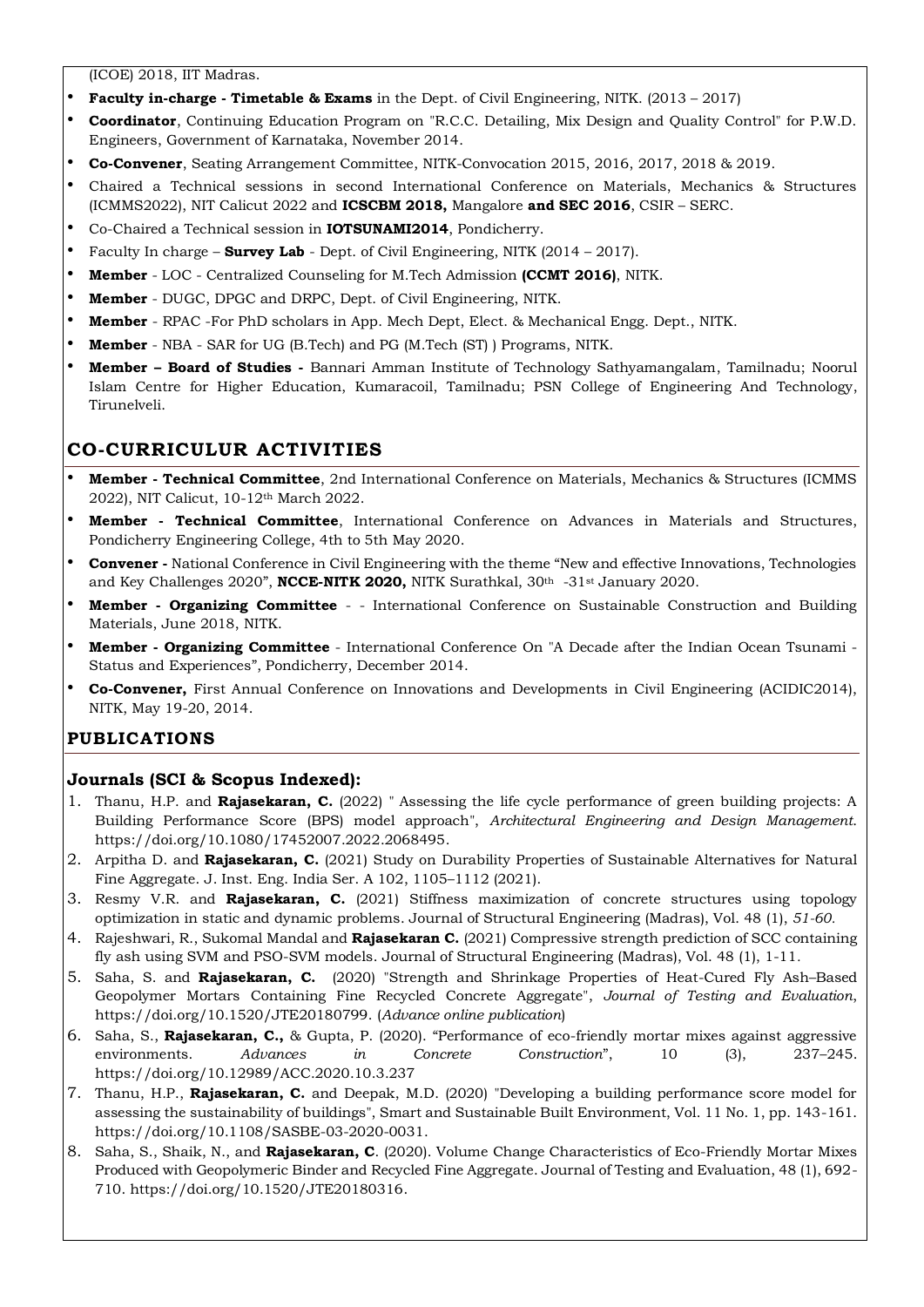- 9. Saha, S and **Rajasekaran, C** (2019) "Investigation on the Potential Use of Recycled Fine Aggregate to Produce Geopolymer Mortar Mix," Advances in Civil Engineering Materials 8, no. 1 (2019): 1–17, https://doi.org/10.1520/ACEM20180084
- 10. Yaragal, S.C., Basavana Gowda, S N and **Rajasekaran, C.** (2019) "Characterization and performance of processed lateritic fine aggregates in cement mortars and concretes ", *Construction Building and Materials*. 200, 10-25. (https://doi.org/10.1016/j.conbuildmat.2018.12.072)
- 11. Saha, S. and **Rajasekaran, C**. (2017) "Enhancement of the properties of fly ash based geopolymer paste by incorporating ground granulated blast furnace slag." *Construction & Building Materials,* 146, 615- 620. *(https://doi.org/10.1016/j.conbuildmat.2017.04.139).*
- 12. Suman Saha and **Rajasekaran, C.** (2016). Experimental Studies on Strength Characteristics of Recycled Aggregate Concrete Produced with Portland Pozzolona Cement, *Advances in Concrete Construction. 4(1), 27-35. (*http://dx.doi.org/10.12989/acc.2016.4.1.027)
- 13. Seelam Jaya Kumar, Jishad M, Yadhunath E M, **Rajasekaran C**, Gowthaman R, Pednekar P S, Luis Ryan & Mehra Prakash (2015). Surfzone wave characteristics during flood tide on the central west coast of India, *Coastal Engineering Journal. 57(4), 155002200-1/24. (doi: 10.1142/S0578563415990016).*
- 14. **Rajasekaran, C.,** Jayakumar, S. , Gowthaman, R. , Jisad, M. and Yadhunath, E.M. (2014). Sand spit and shoreline dynamics near Terekhol river mouth, Goa, India*. Indian Journal of Geo-Marine Science.* 43(7), 1311- 1315. (http://nopr.niscair.res.in/handle/123456789/34445).
- 15. Yadhunath, E.M., Jayakumar, S., Jishad, M., **Rajasekaran, C.,** Gowthaman, R. and Pednekar, P.S. (2014). Surfzone Currents at Candolim, Miramar and Keri Beaches of Goa, India: Measurements and Comparisons*, Indian Journal of Geo-Marine Science*. 43(7), 1210-1216. (http://nopr.niscair.res.in/handle/123456789/34424).
- 16. Vijayakumar, G., **Rajasekaran, C.,** Sundararajan, T., and Govindarajulu, D. (2014), Studies on the dynamic response of coastal sediments due to natural and manmade activities for the Pondicherry coast*, Indian Journal of Geo-Marine Science*. 43(7), 1322-1326.
- 17. Jayakumar, S., Yadhunath, E.M., Jishad, M., **Rajasekaran, C.**, Gowthaman, R. and Pednekar, P.S. (2014). Post monsoon equilibrium beach profiles and longshore sediment transport rates at candolim, miramar and keri beaches of Goa, India, *Current Science*. 106(3). 408-416.

#### **Journals (Peer Reviewed & Non-Indexed):**

- 1. Likitha, K.N., Kundhena Srinivas, Gurudev S C, Nischith G D, and Rajasekaran C (2023), Impact of pandemic crisis of COVID-19 on construction industry in India. Vol. 12 No. 1: Ahead of Print 3. *Sustainability, Agri, Food and Environmental Research*, https://doi.org/10.7770/safer-V12N1-art2784
- 2. Rajeshwari R, Sukomal Mandal and **Rajasekaran C.** (2020) "Compressive Strength Prediction of HVFA Control Concrete Using ANN and PSO-ANN Models", *International Journal of Ecology and Development*, 35 (1), 59 -74.
- 3. Saha, S and **Rajasekaran C**. (2018) "Effects of alkaline solution on the properties of slag based geopolymer." *Applied Mechanics and Materials*. 877, 193-199*. doi:10.4028/www.scientific.net/AMM.877.193*
- 4. Swapnil, T., Arpitha, D., Suman Saha and **Rajasekaran C**. (2018) "Suitability of quarry dust as a partial replacement of fine aggregate in self-compacting concrete." *Applied Mechanics and Materials*. 877, 248-253*. doi:10.4028/www.scientific.net/AMM.877.248*
- 5. Swathi, S., Katta Venkataramana and **Rajasekaran, C. (**2018). "Evaluation of Performance Point of Structure Using Capacity Spectrum Method", *Applied Mechanics and Materials*, 877, 299-304. doi:10.4028/www.scientific.net/AMM.877.299
- 6. Sarfaraz Ahmed Kagadgar, Suman Saha and **Rajasekaran C**. (2017) "Mechanical and durability properties of fly ash based concrete exposed to marine environment." *SSP - Journal of Civil Engineering. 12 (1), 7-18. (http://dx.doi.org/10.1515/sspjce-2017-0001).*
- 7. Vishnu S Pillai, **Rajasekaran, C.** and Vatsa, P.K. (2016). Monitoring and Forecasting in Construction Projects Using Time Buffers, *Journal of Construction Engineering, Technology and Management, 6(2), 9-16. (http://stmjournals.com/index.php?journal=JoCETM&page=article&op=view&path%5B%5D=7052)*
- 8. Vishnu S Pillai and **Rajasekaran**, **C.** (2016). Role of Time Buffer in Project Monitoring and Forecasting of Steel Structures – A New Approach to Structural Planning*, International Journal of Earth Sciences and Engineering,*  9(3), 40-45. *(http://icee.cafetinnova.org/sites/default/files/%23SPL02090307.pdf)*
- 9. Saha, S. and **Rajasekaran, C.** (2016). Strength Characteristics of Recycled Aggregate Concrete Produced with Portland Slag Cement, *Journal of Construction Engineering, Technology and Management,6(1).70-77. (http://stmjournals.com/index.php?journal=JoCETM&page=article&op=view&path%5B%5D=6963)*
- 10. Beena Mary John, Kiran G. Shirlal, Subba Rao and **Rajasekaran C.** (2016) Effect of Artificial Seagrass on Wave Attenuation and Wave Run up, *International Journal of Ocean and Climate Systems*. 7 (1). 14-19. *https://doi.org/10.1177/1759313115623163*
- 11. Pandurangan, K., Vijayakumar, G., **Rajasekaran, C.**, and Sivasankaran, D., 2014. Studies on near shore wave transformation of Pondicherry coast, International Journal of Earth Sciences and Engineering.7(2). 461-464.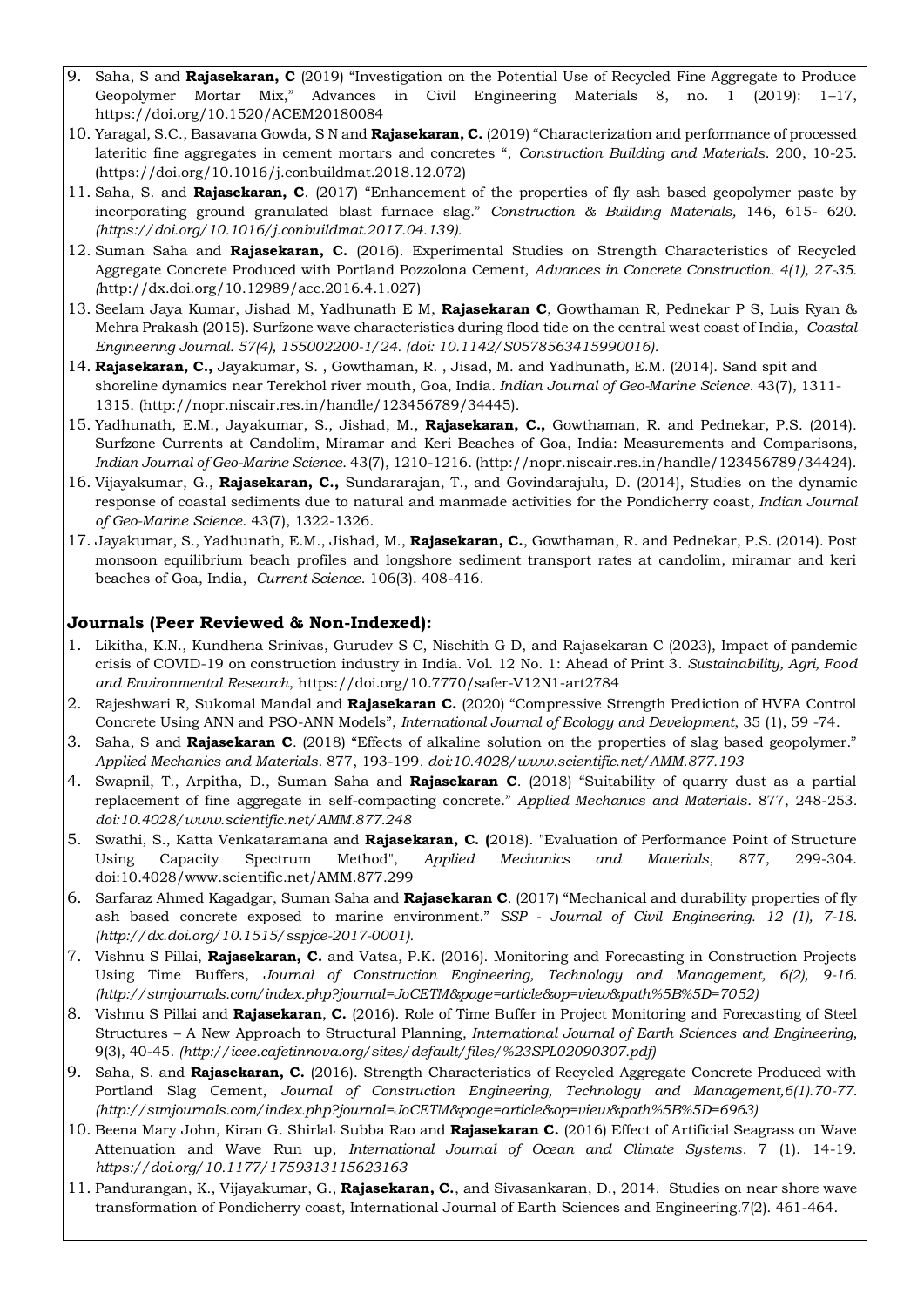- 12. Vijayakumar, G., **Rajasekaran, C.**, Sundararajan, T. and Govindarajulu, D. 2013 Impact of coastal structure on beach morphology: A case study near Sodanaikuppam village, South East coast of India. International Journal of Earth Sciences and Engineering.6(6). 1572-1578.
- 13. Vijayakumar, G., **Rajasekaran, C.**, Sundararajan, T. and Govindarajulu, D. 2013 Impact of coastal structure on beach morphology: A case study near Sodanaikuppam village, South East coast of India. International Journal of Earth Sciences and Engineering.6(6). 1572-1578. (http://cafetinnova.org/innova/archiveList/IJEE/2013/06/02060637.htm?paperID=1353)
- 14. **Rajasekaran, C.**, Sannasiraj, S.A. and Sundar, V. (2010) "Breaking wave impact pressure on a vertical wall", *The International Journal of Ocean and Climate Systems*. 1(3), Sep 2010, 155-166. (doi/10.1260/1759-3131.1.3- 4.155).

#### **Book Chapters & Conference Proceedings (Scopus Indexed)**

- 1. Pramodkumar Kappadi, Arpitha D., and **Rajasekaran C.,** (2023) Study on Processed Granulated Blast Furnace Slag as a Replacement for Fine Aggregates for the Greener Global Construction. *Recent Advances in Civil Engineering. Lecture Notes in Civil Engineering*, vol 256. Springer, Singapore. https: //10.1007/978-981-19- 1862-9.
- 2. Thilak Kumar Y.T., Arpitha D., Sudarshan V.J., **Rajasekaran C.,** Puttaswamy N. (2021) Study on Compatibility Issues and Flow Behavior of Copper Slag-Based Mortars. In: Singh R.M., Sudheer K.P., Kurian B. (eds) Advances in Civil Engineering. Lecture Notes in Civil Engineering, vol 83. Springer, Singapore. https://doi.org/10.1007/978-981-15-5644-9\_59
- 3. Sudarshan V.J., Arpitha D., Thilak Kumar Y.T., **Rajasekaran C.,** Puttaswamy N. (2021) Investigations on Flow Characteristics of Mortars Using Partial Replacement of Fine Aggregates with Processed Granulated Blast Furnace Slag. In: Singh R.M., Sudheer K.P., Kurian B. (eds) Advances in Civil Engineering. Lecture Notes in Civil Engineering, vol 83. Springer, Singapore. https://doi.org/10.1007/978-981-15-5644-9\_36
- 4. Arpitha D., Sudarshan V.J., Thilak Kumar Y.T., **Rajasekaran C.** (2021) Influence of Superplasticizers on Blended Cement and Their Effect on Flow Characteristics by Incorporating PGBS as Partial Replacement for Fine Aggregates. In: Singh R.M., Sudheer K.P., Kurian B. (eds) Advances in Civil Engineering. Lecture Notes in Civil Engineering, vol 83. Springer, Singapore[. https://doi.org/10.1007/978-981-15-5644-9\\_35](https://doi.org/10.1007/978-981-15-5644-9_35)
- 5. Resmy V.R., **Rajasekaran C.** (2021) Evolutionary Topology Optimization of Structural Concrete Under Various Load Cases. In: Singh R.M., Sudheer K.P., Kurian B. (eds) Advances in Civil Engineering. Lecture Notes in Civil Engineering, vol 83. Springer, Singapore. https://doi.org/10.1007/978-981-15-5644-9\_27
- 6. Thilak Kumar Y.T., Arpitha D., Sudarshan V.J., **Rajasekaran C.**, Puttaswamy N. (2021) Constructive Scope on Implementation of Copper Slag as Replacement for Natural Fine Aggregate—An Overview. In: Narasimhan M.C., George V., Udayakumar G., Kumar A. (eds) Trends in Civil Engineering and Challenges for Sustainability. Lecture Notes in Civil Engineering, vol 99. Springer, Singapore. https://doi.org/10.1007/978-981-15-6828-2\_20
- 7. Sudarshan V.J., Arpitha D., Thilak Kumar Y.T., **Rajasekaran C.,** Puttaswamy N. (2021) Assessment on Performance of Steel Slag and Processed Granulated Blast Furnace Slag as an Alternative for Fine Aggregate— An Assertive Review. In: Narasimhan M.C., George V., Udayakumar G., Kumar A. (eds) Trends in Civil Engineering and Challenges for Sustainability. Lecture Notes in Civil Engineering, vol 99. Springer, Singapore. [https://doi.org/10.1007/978-981-15-6828-2\\_21](https://doi.org/10.1007/978-981-15-6828-2_21)
- 8. Arpitha D., **Rajasekaran C.** (2021) Influence of Copper Slag Properties on Behaviour of Cement Mortars and Concrete. In: Pathak K.K., Bandara J.M.S.J., Agrawal R. (eds) Recent Trends in Civil Engineering. Lecture Notes in Civil Engineering, vol 77. Springer, Singapore. https://doi.org/10.1007/978-981-15-5195-6\_51
- 9. Resmy V.R., **Rajasekaran C.** (2020) Topology Optimization of Concrete Dapped Beams Under Multiple Constraints. In: Dutta D., Mahanty B. (eds) Numerical Optimization in Engineering and Sciences. Advances in Intelligent Systems and Computing, vol 979. Springer, Singapore. https://doi.org/10.1007/978-981-15-3215- 3\_5
- 10. Saha S., **Rajasekaran C. (**2019) An Experimental Investigation to Determine the Properties of Fly Ash Based Geopolymers as per Indian Standards. In: Rao A., Ramanjaneyulu K. (eds) Recent Advances in Structural Engineering, Volume 1. Lecture Notes in Civil Engineering, vol 11. Springer, Singapore. [https://doi.org/10.1007/978-981-13-0362-3\\_53](https://doi.org/10.1007/978-981-13-0362-3_53)
- 11. Basavana Gowda S.N., **Rajasekaran C.,** Yaragal S.C. (2019) Strength Characteristics of Laterized Mortars Using Processed Laterite. In: Das B., Neithalath N. (eds) Sustainable Construction and Building Materials. Lecture Notes in Civil Engineering, vol 25. Springer, Singapore. [https://doi.org/10.1007/978-981-13-3317-0\\_5](https://doi.org/10.1007/978-981-13-3317-0_5)
- 12. Muhammad Ramees Ali T.M., Rajasekaran C. (2019) Performance of Deep Excavation for an Underground Metro Station Constructed by Top-Down Method—A Case Study. In: Das B., Neithalath N. (eds) Sustainable Construction and Building Materials. Lecture Notes in Civil Engineering, vol 25. Springer, Singapore. [https://doi.org/10.1007/978-981-13-3317-0\\_54](https://doi.org/10.1007/978-981-13-3317-0_54)